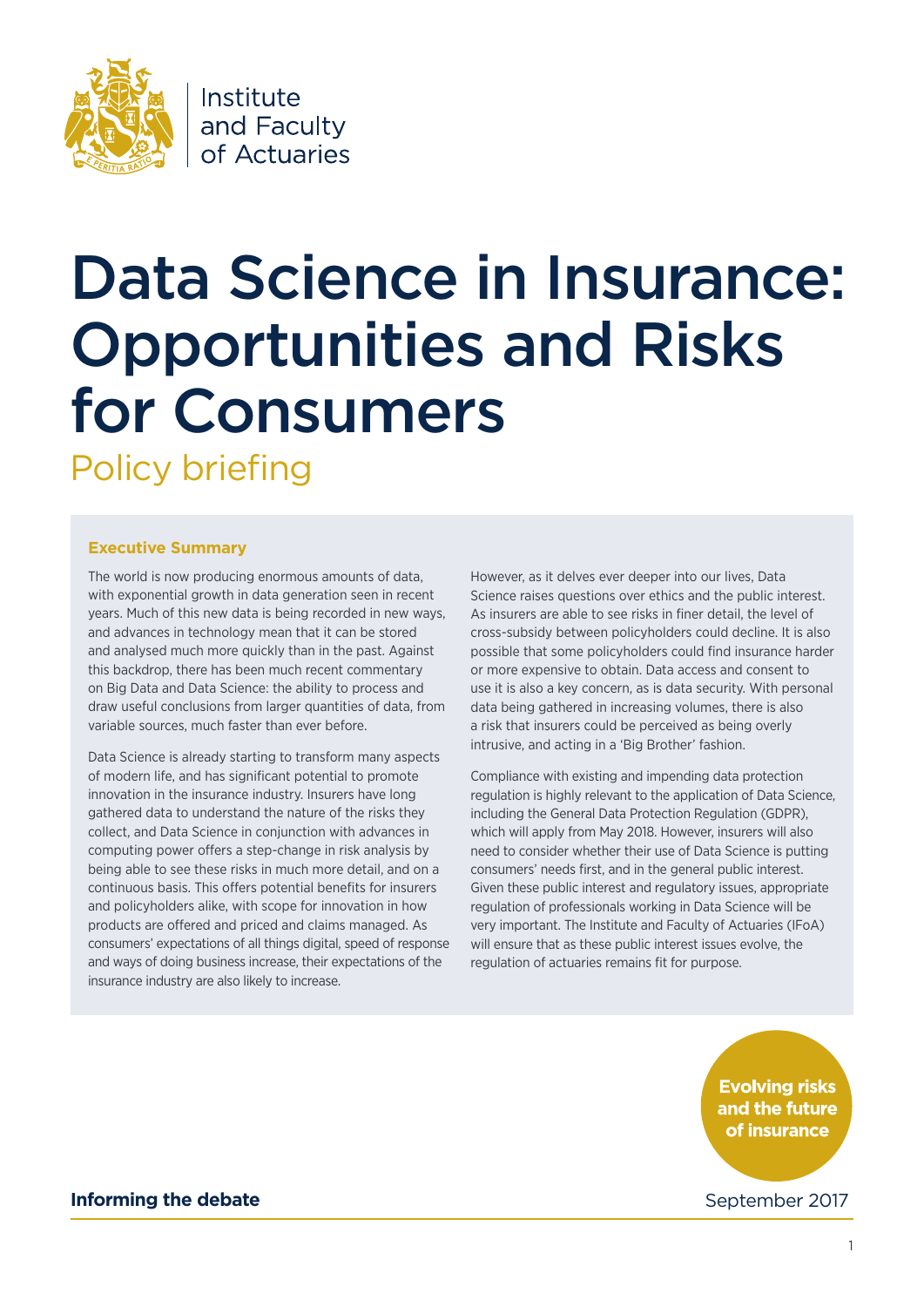## 1. Background: the rise of Data Science

### Contents

| 1. Background: the rise of Data Science<br>Global explosion in data                                                                                                                                                                                                                                                                      | 3               |
|------------------------------------------------------------------------------------------------------------------------------------------------------------------------------------------------------------------------------------------------------------------------------------------------------------------------------------------|-----------------|
| <b>Big Data and Data Science</b><br>2. Data Science in insurance: benefiting from the digital experience<br>Data Science: potential for innovation in insurance<br>Better consumer targeting/product design<br>More accurate risk assessment, underwriting and pricing<br>Stronger engagement with consumers<br>Better claims management | $\overline{4}$  |
| 3. Public interest concerns<br>Insurance unavailable for some?<br>Less pooling of risk<br>Price discrimination<br>Data: property of insurer or individual?<br>Transparency and judgement<br>Cyber risk                                                                                                                                   | 6               |
| 4. Regulation<br>Data protection<br>Regulating actuaries in the public interest                                                                                                                                                                                                                                                          | 8               |
| 5. Conclusion                                                                                                                                                                                                                                                                                                                            | 9               |
| Case study: telematics devices                                                                                                                                                                                                                                                                                                           | 10 <sup>°</sup> |
| <b>References</b>                                                                                                                                                                                                                                                                                                                        | 11              |

#### **Global explosion in data**

- huge amounts of consumer data is collected via internet search engines such as Google
- the growth in data generated via social media such as Facebook and Twitter
- $\bullet$  data collected by mobile devices including smartphones<sup>(2)</sup>, wearable gadgets and telematics.

The world is now producing enormous amounts of data, with exponential growth in data generation seen in recent years. In 2015, it was estimated that no less than 2.5 quintillion bytes of data (i.e. 2,500 million billion bytes) were created every single day. To illustrate the rate of growth, ninety percent of the total data by then in existence was estimated to have been created in the previous two years alone.(1)

We are now increasingly living in what is known as the Internet of Things, or 'IoT'. This is the rise in the number of home gadgets connected through networks to each other, all generating data and communicating with us. In the UK, the IoT is gaining traction in home heating systems, making efficient use of energy within 'smart' homes. Technology is also transforming fitness regimes with the increasing popularity of wearable devices that monitor exercise regimes and provide data on wellbeing. Insurers are already seeing opportunities from these particular examples applied to home and health insurance.

We are not just seeing greater volumes of data, but also data being recorded in new ways:

- volume: the vast amounts of data now being generated and gathered
- variety: many different types of data brought together from different sources; with it being unstructured/ structured, static/ real-time and in-house/ external
- velocity: the increasing speed at which new data is processed and stored, making analysis in real-time possible
- veracity: the need for data to be relevant, accurate, appropriate and consistent
- value extracted: the value from the additional insight in seeing people/ objects/ processes in far greater detail.

The views expressed in this publication are those of invited contributors and not necessarily those of the Institute and Faculty of Actuaries. The Institute and Faculty of Actuaries do not endorse any of the views stated, nor any claims or representations made in this publication and accept no responsibility or liability to any person for loss or damage suffered as a consequence of their placing reliance upon any view, claim or representation made in this publication. The information and expressions of opinion contained in this publication are not intended to be a comprehensive study, nor to provide actuarial advice or advice of any nature and should not be treated as a substitute for specific advice concerning individual situations. On no account may any part of this publication be reproduced without the written permission of the Institute and Faculty of Actuaries.

Advances in technology/ computing power also mean that data can be stored, transformed and analysed much more quickly and cheaply than in the past. New technology can now handle both structured data - which can be read/ understood by humans and computers - and unstructured data - such as images, tweets and text, which cannot be handled by conventional databases. Cloud technology is a further example of the breakthrough in cheap scalable computing power that can be applied to handle these analytical investigations.

#### **Big Data and Data Science**

Against the backdrop of this global explosion in data generation, there has been much commentary on 'Big Data' and Data Science. Big Data relates to datasets too large to be handled by conventional data processing software. There is no single definition of Big Data, but it can be thought of as relating to the 'five Vs'; the volume, variety, velocity, veracity and value (extracted) from data:

Data Science then relates not only to the collection and use of Big Data, but also to the subsequent analytical tools, methodology and technology used to benefit from the extra insight offered by the corresponding data sets.

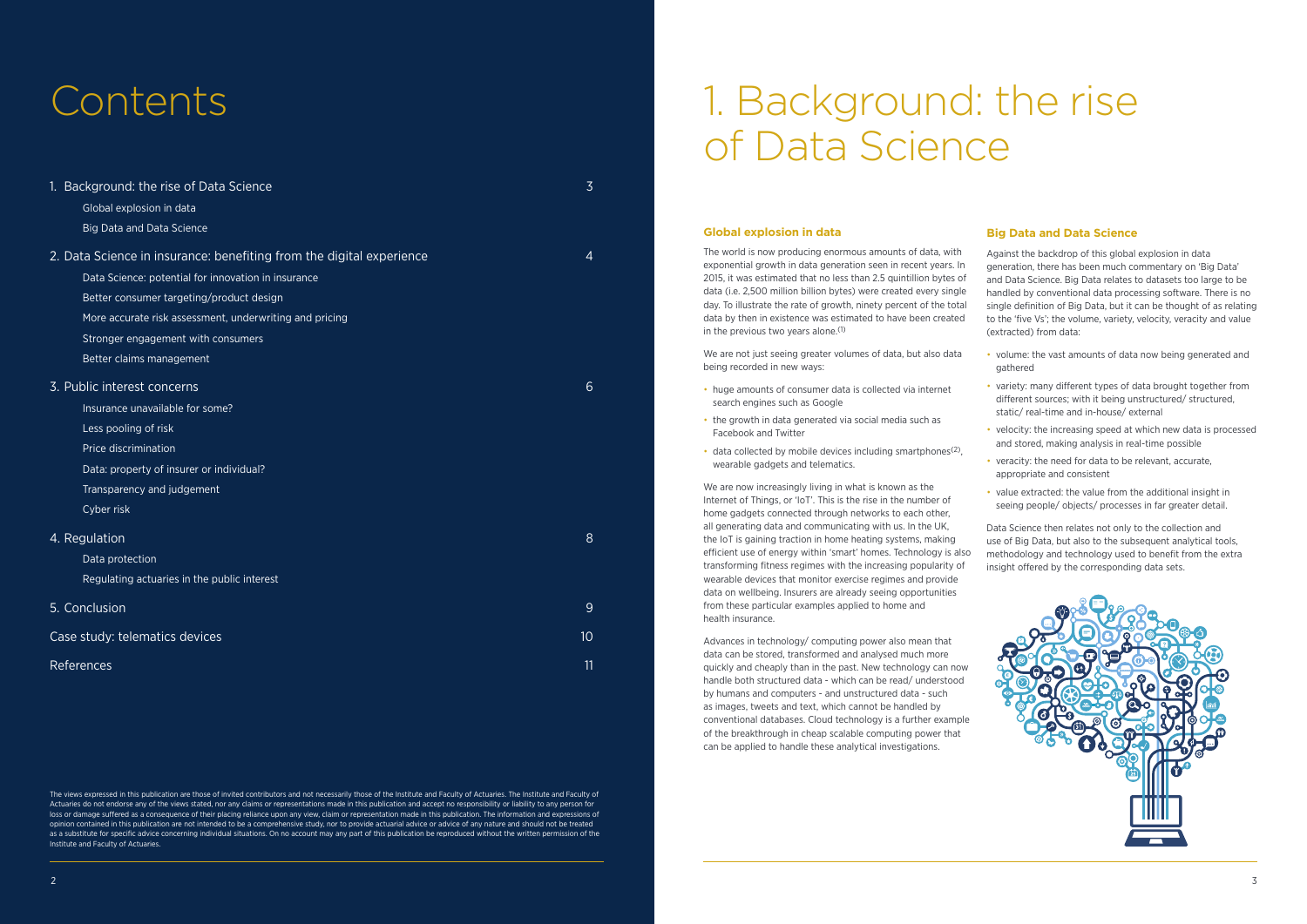## 2. Data Science in insurance: benefiting from the digital experience

An appropriate premium based on the risk (and underwriting decision) would then be set. However, Data Science allows insurers to see their applicants' risk profiles in much greater detail. This more granular risk assessment should mean better-informed underwriting decisions, and allow insurers to set premiums more accurately, in greater alignment with the corresponding level of risk.

More accurate and detailed risk assessment could increase insurance coverage or make it cheaper in some cases, such as where a risk would be declined under a broad assessment, but deemed acceptable in the light of greater information. For example, greater clarity on the underlying level of risk could see younger drivers individually allocated to higher and lower risk segments, with the latter potentially able to access cheaper motor insurance. Some consumers with disabilities could also potentially benefit from more detailed risk assessment.

Data Science can also reduce the effort involved in obtaining an insurance quote, if much of the information required for underwriting were sourced directly, thus reducing the number of direct questions the consumer would need to answer. More accurate underwriting can also mean less fraudulent disclosure, with the potential for insurers to reduce the risk that applicants take advantage of information the insurer does not have.



### **Stronger engagement with consumers**

Consumer engagement could also improve over the course of an insurance policy, benefiting policyholder and insurer alike. There is potential to reward policyholders with lower premiums if their risk profile improves, such as via a telematics device in the case of motor insurance, or a wearable fitness device in a health context. Furthermore, the prize of lower premiums could encourage policyholders to reduce the 'riskiness' of their lifestyle. By incentivising insurance policyholders in this way, Data Science offers clear benefits to society. Consumer engagement is also being taken to the extent of 'on demand' insurance: at least one motor insurance provider is offering the facility to switch cover on and off via a smartphone.



- consumer targeting and product design
- risk assessment, underwriting and pricing
- • consumer engagement during cover and
- • claims management, including identification and avoidance of fraud.

#### **Data Science: potential for innovation in insurance**

Many aspects of modern life are already being transformed by Data Science - health care, science and research, politics and even sport. Moreover, Data Science has the potential to promote substantial innovation in the insurance industry, including how products are offered, and to whom. Risk management is central to insurance, and to understand the nature of the risks they underwrite, insurers are also gatherers of data. Data Science offers insurers a step-change in risk analysis by being able to see risks of the things they insure such as vehicles, people or property - in much more detail than before. It also offers the ability to identify relationships which would otherwise have remained hidden within data, or to make better predictions based on continual updating of far larger data sets.

Actuaries are already applying Data Science to a number of insurance developments, including telematics devices in motor insurance; wearable fitness devices in health and care insurance; and advanced risk management (more detailed analysis of experience analysis) in life insurance. *Please see the Case Study for more background on telematics devices*.

As well as benefiting insurance companies, Data Science offers benefits to consumers at each stage of the insurance policy lifecycle, in terms of better:

We consider each of these in turn:



**Better consumer targeting/ product design**

Insurers can take advantage of new sources of data to better target intended customers to specific, and potentially more suitable, products. Analysis of internet search histories or of social media content helps predict consumer preferences and behaviours. In turn, these analyses can be used to match consumers to specific products. Similar analysis of trends in preferences and behaviours also improves an insurer's understanding of changes in consumer needs, and this insight can be useful in the development of innovative new products and design of associated features.

The increasing use of smart Apps by society at large and consequent analysis of their use by insurers could also make it easier for some consumers groups to access insurance, including meeting untapped areas of demand for insurance.

A more rounded view of consumers and their needs could also potentially mean that they are not missing out on necessary insurance cover, or indeed doubling-up on cover elsewhere.



#### **More accurate risk assessment, underwriting and pricing**

Much of Data Science's potential in the insurance world relates to the greater insight possible in the risk assessment process. It has long been the established practice for insurers to gather data on applicants' (or their property's) characteristics and use this to assess the likely chance and cost of claims. From that, an underwriting decision would be made: either to accept the risk on standard terms, to accept on modified terms, or to decline.

#### **Better claims management**

Data Science has a role to play in making insurance claim management and associated complaints processes more efficient, benefiting insurer and policyholder alike. Data analytics can be used to prioritise claims: with straightforward claims fast-tracked for quick settlement, and more complex cases flagged for further analysis by claims assessors. Analysis of social media activity and connections can also be used effectively to spot fraudulent claims activity by groups of people working together to make a series of false or exaggerated claims.

As consumers' expectations of all things digital, speed of response and ways of doing business increase, their expectations of the insurance industry are also likely to increase, from both a claims management perspective, and more generally.

Finally, emerging high technology 'Insure tech' firms are potential disruptors to the insurance market. Such Insure tech firms can be quite agile in their business model, and often have a very data-driven mindset and digital approach.

### Data Science offers insurers a step-change in risk analysis by being able to see their risk exposures in much greater detail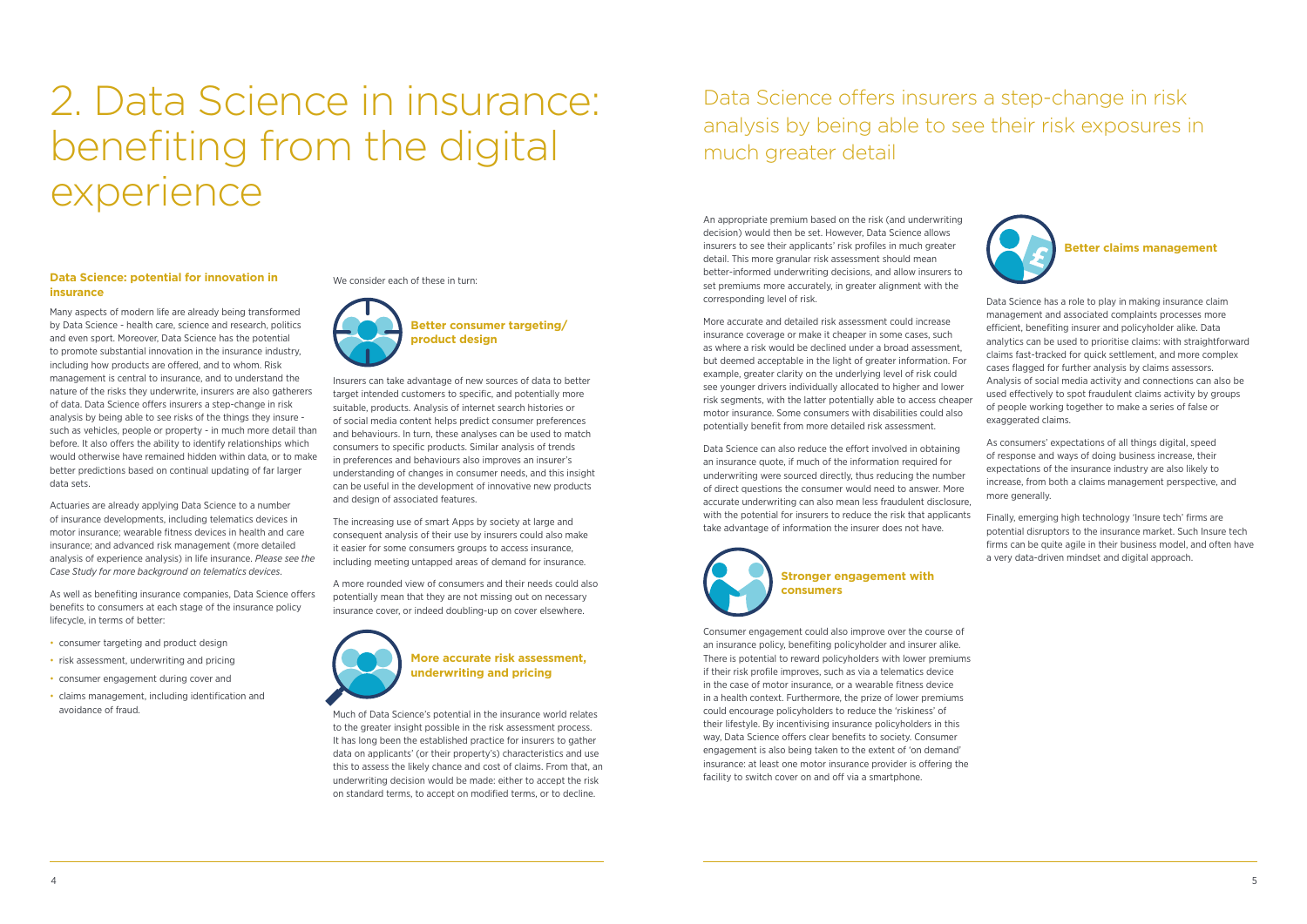## 3. Public interest concerns

#### **Data: property of insurer or individual?**

A further question relates to who owns the data being gathered on a policyholder. Does the relevant insurer own it, or the policyholder? If insight gathered via a telematics or wearables device were the property of the insurer, this could potentially restrict the consumer's ability to access a better deal elsewhere. Conversely, if it were the property of the consumer, could they then be obliged to share pre-existing data with an insurer if they changed provider?

#### **Transparency and judgement**

There is a potential lack of transparency around Data Science and associated analytics, and understanding what is behind the analytical 'black box' can be challenging. Information asymmetries between insurers and consumers could widen with greater use of Data Science. There is also a risk of overreliance on analytical model outputs: no model can replace human knowledge and judgement entirely.

Human judgement also brings with it further public interest concerns. With Data Science becoming increasingly intrusive, there a risk of prejudice (or bias) creeping into any risk profiling applied. Some advanced pricing models may rely on algorithms rather than explicit rating factors, making it difficult to establish whether price discrimination is being applied. Conversely, it could be argued that greater clarity on the risk could reduce the reliance on analysts' prejudices by making decisions more data-led.

As Data Science delves ever deeper into the insurance world, this raises questions over ethics and the general public interest. Insurers and consumers could be impacted in new and unexpected ways, with potential unintended consequences and possible distortions in the insurance market.

#### **Insurance unavailable for some?**

Certain subsets of the general public could find that Data Science has an adverse impact on the cost or availability of insurance. If insurers have a clearer understanding of an individual's risk characteristics, then individuals in certain market segments may then find that insurance is harder or more expensive to obtain. For example:

> young drivers with little driving experience accessing motor insurance people in declining health, finding health insurance becomes too expensive



older travellers requiring travel insurance, where current factors used to set insurance premiums are generally broad-brush rather

than precise in nature.

This then gives rise to what is essentially a question of public policy, which will need to be addressed. Charging a premium aligned to the individual's risk might be considered consistent with treating customers fairly. However, individuals or their property could be 'higher risk' due to inherent factors, or changes in circumstance, over which they have no influence. If this lack of availability of cover at a reasonable (meaning subsidised in this case) price is deemed to be a market failure then avoiding this would require some degree of intervention from Government, regulators or the insurance industry itself.

#### **Less pooling of risk**

Data Science could also have an impact on the related concept of the degree of pooling of risk. This risk pooling - where risks are shared between policyholders with broadly similar risk characteristics - is a long established feature of insurance. It is likely that the rise of Data Science will steadily reduce the size of each pool, and hence lower existing levels of cross-subsidy between different policyholders. There is already a trend in the UK towards more detailed risk assessment within insurance, such as the emergence in the mid-1990s of impaired life and enhanced annuities, which offer a higher income to smokers or others with chronic/ terminal health conditions. Data Science could see this trend continue, with risk segmentation becoming increasingly fine and less pooling of risk possible within ever smaller segments.

However, society may desire a degree of cross-subsidy by retaining pooling of risk where this is deemed to be 'fair'. Across the EU, gender-specific pricing for insurance was banned in 2012 on the grounds of sex discrimination. In the UK, the emergence of Flood Re\* recognises that as flood risk rises, both those at greatest risk and the industry need time to adjust; in this case, a temporary subsidy from policyholders with lower risk of their homes flooding to those with a higher risk. To the extent that Data Science further reduces the pooling of risk in the insurance market, further debate may be necessary to determine the degree of pooling society deems appropriate and what actions are required by Government, regulators or the insurance industry as a consequence.

*\* Flood Re is a flood reinsurance scheme to help flood insurance cover be affordable to those households at highest risk of flooding.* 

#### **Price discrimination**

As the amount of data collected on individuals increases, the extent of price discrimination by insurers could also potentially increase. Price discrimination refers to basing insurance premiums not only on the individual's level of risk and associated costs, but also on wider factors including their sensitivity to price and brand loyalty. It is by no means new, but greater scope to measure such sensitivities increases the risk that vulnerable consumer groups could be impacted adversely by such practices. Insurers would need to consider whether such price discrimination gives rise to any conduct risk concerns.

As insurers gather increasing volumes of personal data, it is possible that they could be perceived as being overly-intrusive and acting in a 'Big Brother' fashion. It is therefore important that insurers are transparent in their use of data, to avoid diminishing the level of trust policyholders place in them, and in turn, reduce the scope of data policyholders are happy for the insurer to access. However, if insurers explain the tangible benefits to the policyholder of this data collection - such as a potential reduction in insurance premiums through the use of a telematics device - they may then decide that this outweighs any associated privacy concerns.

#### **Cyber risk**

Finally, cyber risk is an important emerging area of risk, and Data Science contributes to insurers' exposure to it as more and more data is accumulated. In particular, the risks of data being lost, corrupted or stolen are important issues for users of Data Science applications to consider. Processes will need to be developed with appropriate controls against hacking and other unauthorised users accessing this data.

### There is a potential lack of transparency around Data Science and associated analytics, and understanding what is behind the analytical 'black box' can be challenging.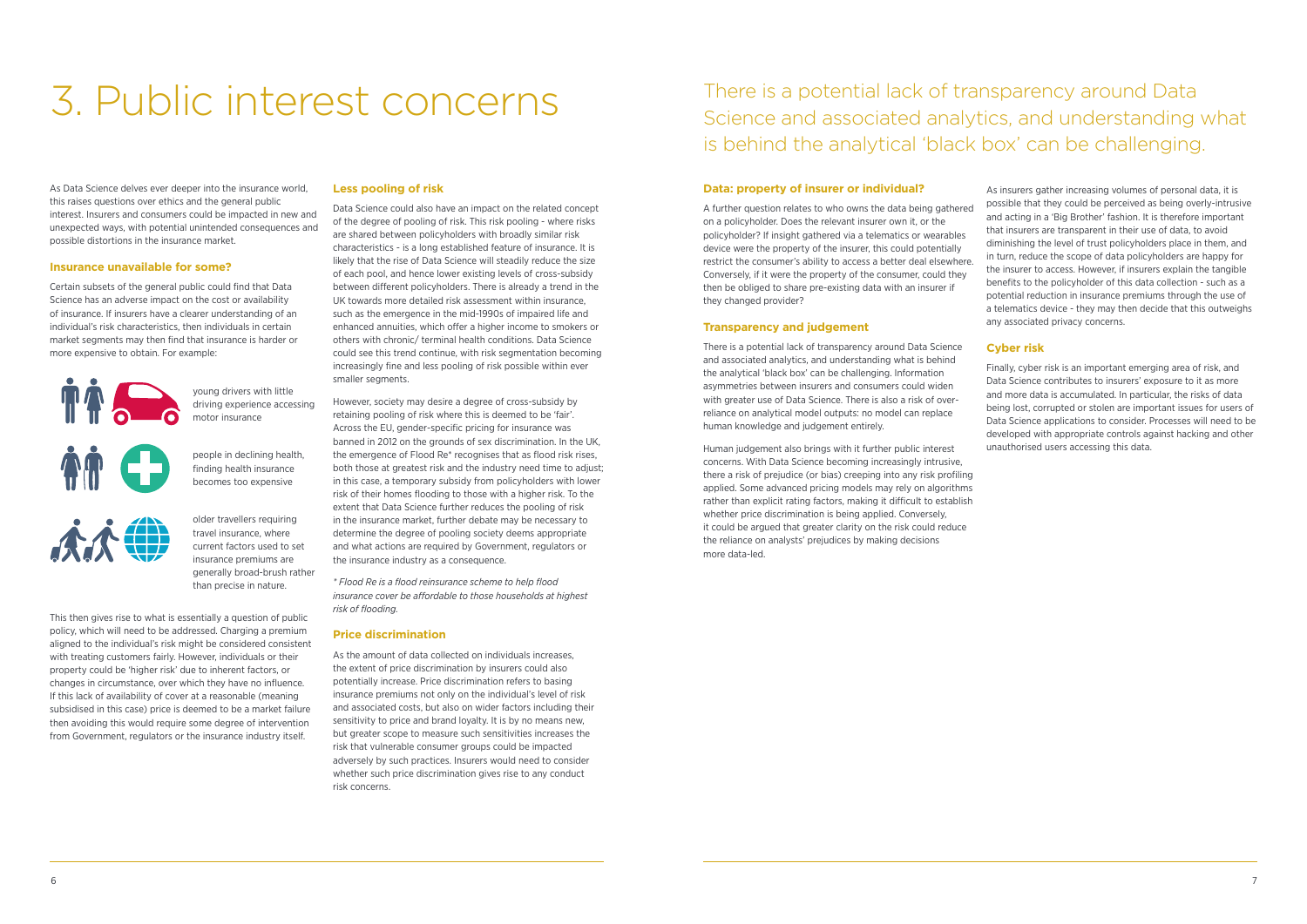As set out above (and in the case study which follows), Data Science is already starting to transform the insurance industry, offering clear benefits to insurers, policyholders and the wider public. However, increasing use of Data Science gives rise to a range of potential public interest issues for the insurance industry, regulators, Government and other relevant stakeholders to consider:

- certain subsets of the general public could find that Data Science has an adverse impact on the cost or availability of insurance
- when should interventions be made to keep broader pools of risk and hence maintain or increase levels of crosssubsidy between different policyholders?
- does differentiating by factors other than inherent risk give rise to conduct risk concerns?



# 4. Regulation 5. Conclusion

**Data protection**

Compliance with existing and impending data protection legislation is highly relevant to Data Science. The General Data Protection Regulation (GDPR) will apply in the UK from 25 May 2018; previous data protection legislation in the UK dates from the 1990s, and much has changed in the intervening years. We also note that the UK Government has confirmed that the UK's decision to leave the EU will not affect the commencement of the GDPR in the UK. To the extent that insurers operate on a global basis however, they will have the additional challenge of complying with multiple data protection regimes.

The principle of consent to the use of data is key, but users will need to be clear on the boundaries of data that have permission to be used. For example, where data is gained from social media activity and applied to insurance underwriting or marketing purposes, have policyholders and social media platforms necessarily given their consent to this? Data captured should also be relevant to the purpose for which it is being used. As mentioned above, there is a further question over ownership and access.

- what are the rights but also obligations of policyholders with respect to data being gathered on them?
- how should insurers ensure transparency to maintain policyholders' trust in the use of their data?
- how do participants in the insurance market ensure compliance with current and evolving data protection regulation, whilst gathering and using greater amounts of data?
- more generally, are applications of Data Science in insurance putting consumers' needs first, or are there wider conduct risk concerns?

Insurers will therefore need to have robust data governance processes together with suitable controls to ensure that relevant processing meets current and evolving data privacy regulation.

Data Science also raises potential conduct risk concerns for insurers. They will need to consider whether product design and pricing, and wider applications of Data Science, are putting consumers' needs first, and are in the general public interest. Failure to do so could risk regulatory intervention to address conflicts of interest, or to improve consumer outcomes.

#### **Regulating actuaries in the public interest**

Given the potential ethical and wider public interest issues arising from the increasing use of Data Science, it is important to consider the regulation of professionals working in this field, be they actuaries, data scientists, risk managers or otherwise.

The IFoA regulates our members to ensure the public interest, whilst supporting business and innovation. Ensuring the public interest relates to protection of the wider public and society as a whole, but also extends to ensuring public confidence in the actuarial profession by maintaining its good reputation. The public interest is served by actuaries adhering to high-quality standards of work and also by the ethics and professionalism of the actuaries who deliver it.

As Data Science grows in importance, the IFoA will assess its regulatory framework to ensure that as public interest issues evolve, the regulation (and education) of members remains fit for purpose, without being overly burdensome.

The principle of consent to the use of data is key, but users will need to be clear on the boundaries of data that have permission to be used.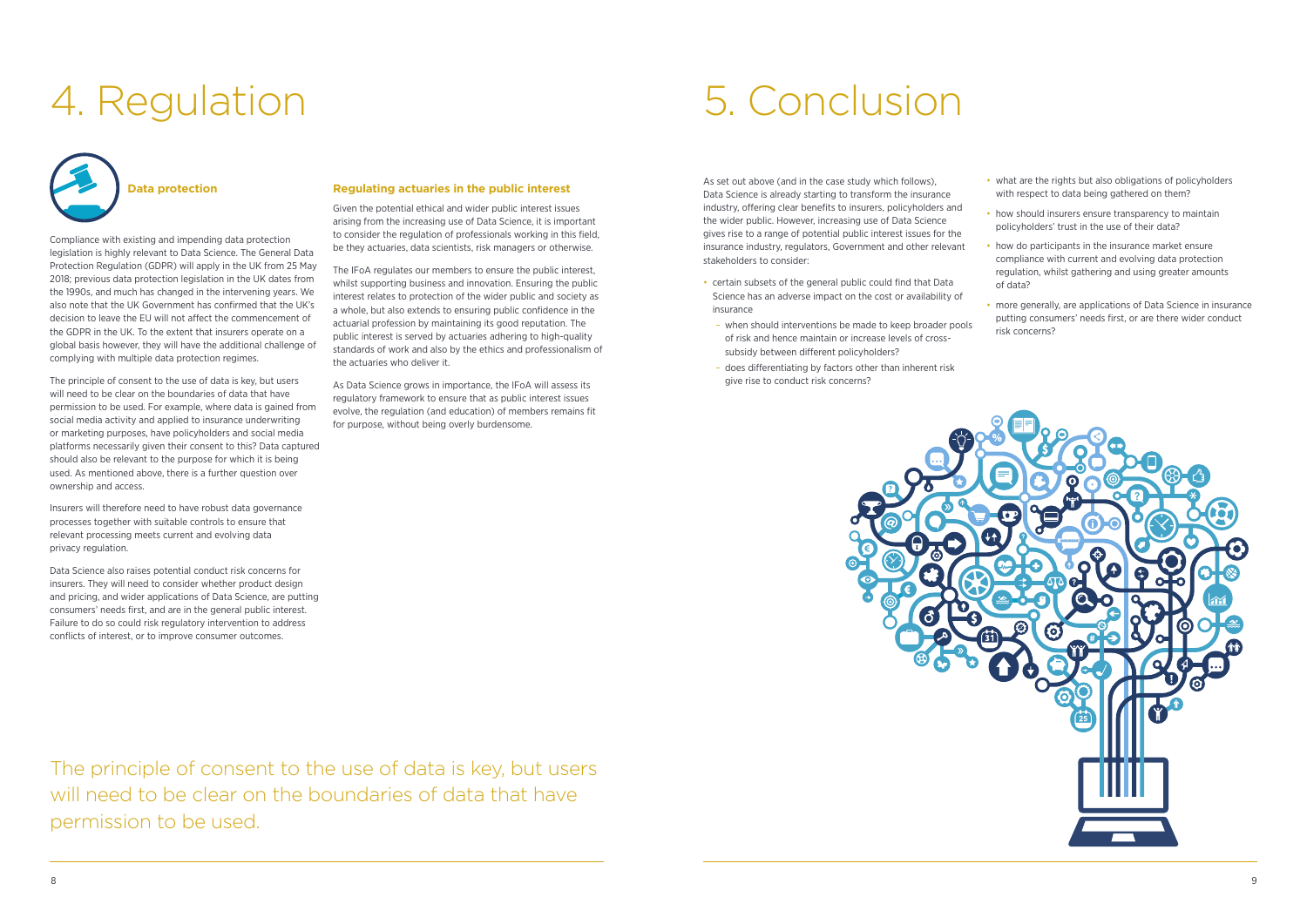### Case study: telematics devices

driver would benefit from support at the time of accident/ during the claims process, but there are also advantages to the insurer in more efficient claims assessment and processing. Such opportunities take consumer engagement and claims management to a new level.

#### **Combating fraud**

Insurers are also using telematics to combat fraudulent claims. Comparison of claim details submitted by the insured against the detail recorded by the telematics device has flagged discrepancies, and ultimately led to fraudulent activity being uncovered. This can lead to the identification of systematic fraud across groups of what otherwise appear to be unrelated claims, and the prosecution of the people involved.

#### **Switching providers: rights and obligations**

Although telematics offer consumers a wide range of benefits, there are potential public interest concerns. The question over data ownership and obligations is relevant here. As telematics grow in popularity, there is a risk that data gathered from such devices may not be transferable easily, particularly if different insurers use incompatible devices, or regard the data as their own property. Lack of

Motor insurers and their policyholders alike are benefiting from the use of Data Science in the form of telematics. A telematics device – often referred to as a 'black box' – is fitted to the insured vehicle, and monitors how, where and when it is driven. For example, devices may record the vehicle's speed, acceleration, rate of braking and other forces such as the impact of an accident. Driving habits can also be inferred through data recorded on when the vehicle is driven, length of single journeys and when the driver takes a break. All of this data measured is relayed back to the insurer on a real-time basis.

Telematics devices are already well established in the North American market. They are also now gaining ground in the UK, where there are now 450,000 devices used in motor insurance, with 40%growth between 2015/16 (3).

#### **Insight from the black box: refined premium rating**

By receiving data on how the vehicle is driven and the corresponding mileage undertaken, the insurer is able to see the insured driver in fine detail. The insurer can therefore assess the risk based on the driver's actual driving behaviour, rather than estimating the likelihood of claim by allocating the driver to a broad risk category. By making a more accurate assessment of the risk posed by a given driver, underwriting decisions and premiums charged will correspond more closely to the underlying risk than would be the case using traditional rating methods. Younger drivers with good driving habits have benefited

from this: either by obtaining cheaper insurance (by not being allocated to a broad pool of inexperienced and high risk drivers) or simply being able to obtain insurance, where they previously struggled to get it.

Insurers and drivers also benefit from the real-time relay of data from the telematics device back to the insurer. Continuous updating on driving patterns and the mileage driven means that underwriting and premium setting can be dynamic in nature. This gives drivers the incentive of premium discounts as a reward for improving their driving behaviour, or at least maintaining good driving techniques to avoid an increase in premium. The process can be transparent, where drivers are able to see the updated analysis of their own driving online and how this compares to other groups of drivers. Telematics therefore also promotes safer driving as well as the monetary benefits.

#### **Wider benefits from location tracking**

Telematics devices offer a range of wider benefits to insurers and drivers alike. Continuous data on the vehicle location and associated timing is clearly useful in the case of theft, and such information can also assist with vehicle recovery in the event of an accident, and streamline the claims process. As well as being able to pinpoint location, data measuring the impact on the vehicle in a collision can alert the insurer to the potential occurrence of an accident allowing the emergency services to be called, and provide diagnostics on the cause - including insight on where the blame may lie. In such circumstances the

transferability could see policyholders reluctant to switch provider, or face higher premiums if their data cannot be transferred easily. Conversely, where it can be transferred, and in the context of compulsory motor insurance, would it be in the public interest for consumers to be obliged to share pre-existing data on their driving with new insurers, when they changed provider?

#### **Intrusion to privacy: a price worth paying?**

Many drivers might be put off by the continual surveillance nature of a 'black box' in their car, seeing it as intrusion into their privacy. However, insurers marketing telematics devices explain the range of benefits to the driver, including promotion of safer driving, the prospect of discounted premiums now and in the future, and the potential enhanced insurer support in the event of theft or accident. Where the driver can appreciate the tangible benefits of a telematics device, they may then decide that this outweighs any associated data privacy concerns.

#### **References**

(1) **[http://www.vcloudnews.com/every-day-big-data-statistics-2-5-quintillion-bytes-of-data-created-daily/](http://http://www.vcloudnews.com/every-day-big-data-statistics-2-5-quintillion-bytes-of-data-created-daily/
)**

- (2) **<https://techcrunch.com/2015/06/02/6-1b-smartphone-users-globally-by-2020>**
- (3) **[https://www.biba.org.uk/press-releases/40-increase-in-telematics-motor-policies-in-a-year/](https://www.biba.org.uk/press-releases/40-increase-in-telematics-motor-policies-in-a-year/
)**